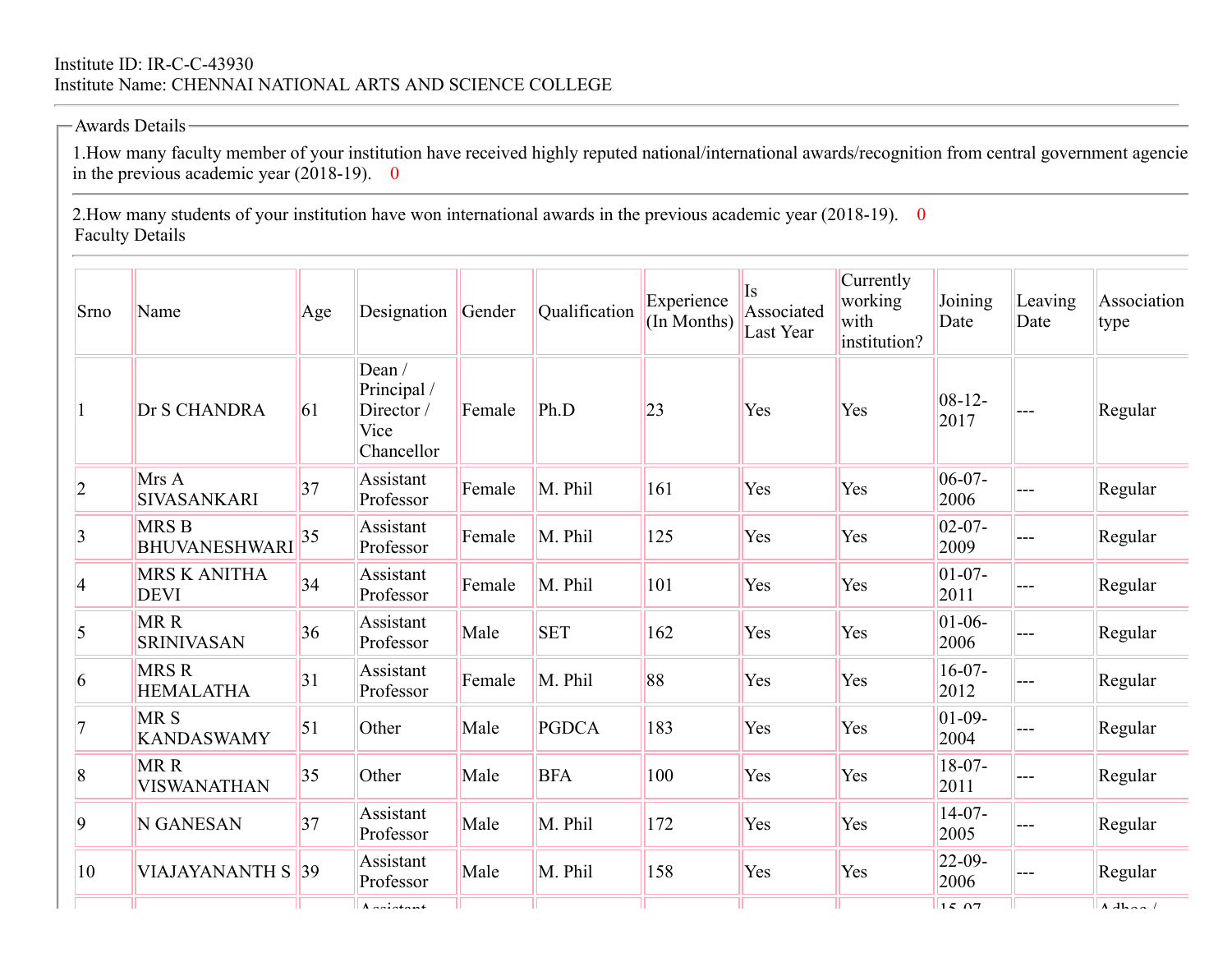| 11            | N VASUGI                                | 42              | ASSIStant<br>Professor | Female | M. Phil    | 82            | Yes | Yes | $1J-U/-$<br>2015    | $---$ | Aunoc /<br>Contractual |
|---------------|-----------------------------------------|-----------------|------------------------|--------|------------|---------------|-----|-----|---------------------|-------|------------------------|
| <sup>12</sup> | POORANI V                               | 37              | Assistant<br>Professor | Female | M. Phil    | 149           | Yes | Yes | $01-07-$<br>2007    |       | Regular                |
| 13            | <b>RAJESH D</b>                         | 37              | Assistant<br>Professor | Male   | M. Phil    | 76            | Yes | Yes | $15-07-$<br>2013    |       | Regular                |
| 14            | <b>MALATHI V B</b>                      | 41              | Assistant<br>Professor | Female | M. Phil    | 88            | Yes | Yes | $13 - 07 -$<br>2012 |       | Regular                |
| 15            | YAMINI B                                | 52              | Assistant<br>Professor | Female | M. Phil    | 172           | Yes | Yes | $14-07-$<br>2005    |       | Regular                |
| $ 16\rangle$  | PRADEEPAK                               | 44              | Assistant<br>Professor | Female | M.COM      | 23            | Yes | Yes | $12 - 07 -$<br>2016 |       | Adhoc/<br>Contractual  |
| 17            | <b>SEEMA</b><br><b>KARTHIKA E</b>       | 30 <sup>°</sup> | Assistant<br>Professor | Female | M. Phil    | 23            | Yes | Yes | $04-07-$<br>2017    |       | Adhoc/<br>Contractual  |
| 18            | <b>MADHAVANK</b>                        | 61              | Assistant<br>Professor | Male   | M. Phil    | 39            | Yes | Yes | $22 - 08 -$<br>2016 |       | Adhoc/<br>Contractual  |
| 19            | PADMAVATHY G                            | 39              | Assistant<br>Professor | Female | M. Phil    | 101           | Yes | Yes | $01-07-$<br>2011    |       | Regular                |
| <b>20</b>     | <b>ASWINI</b>                           | 30 <sup>°</sup> | Assistant<br>Professor | Female | M. Phil    | 78            | Yes | Yes | $01-07-$<br>2013    |       | Adhoc/<br>Contractual  |
| 21            | <b>RAMADEVI S</b>                       | 58              | Assistant<br>Professor | Female | M. Phil    | 207           | Yes | Yes | $12 - 08 -$<br>2002 |       | Regular                |
| 22            | <b>AMUDHAK</b>                          | 50              | Assistant<br>Professor | Female | Ph.D       | 64            | Yes | Yes | $15-07-$<br>2014    |       | Regular                |
| 23            | <b>ELIZABETH J</b>                      | 42              | Assistant<br>Professor | Female | M. Phil    | 136           | Yes | Yes | $28-07-$<br>2008    |       | Regular                |
| 24            | <b>JASMINE</b><br><b>MARGARET G</b>     | 37              | Assistant<br>Professor | Female | M.A        | 88            | Yes | Yes | $20 - 07 -$<br>2012 |       | Regular                |
| 25            | <b>JEYA CHITRA J</b>                    | 26              | Assistant<br>Professor | Female | M.A        | <sup>16</sup> | Yes | Yes | $01 - 08 -$<br>2017 |       | Adhoc/<br>Contractual  |
| 26            | <b>PRAMODH C</b><br><b>THOMAS</b>       | 51              | Assistant<br>Professor | Male   | M.A        | 53            | Yes | Yes | $01-07-$<br>2015    |       | Visiting               |
| 27            | MR A SAIYADH<br><b>NOOR MUHAMED</b>     | 23              | Assistant<br>Professor | Male   | M.Sc.      | 24            | Yes | Yes | $01 - 07 -$<br>2017 |       | Adhoc/<br>Contractual  |
| 28            | MRTK<br><b>SARAVANA</b><br><b>KUMAR</b> | 45              | Assistant<br>Professor | Male   | <b>NET</b> | 198           | Yes | Yes | $04 - 04 -$<br>2003 |       | Regular                |